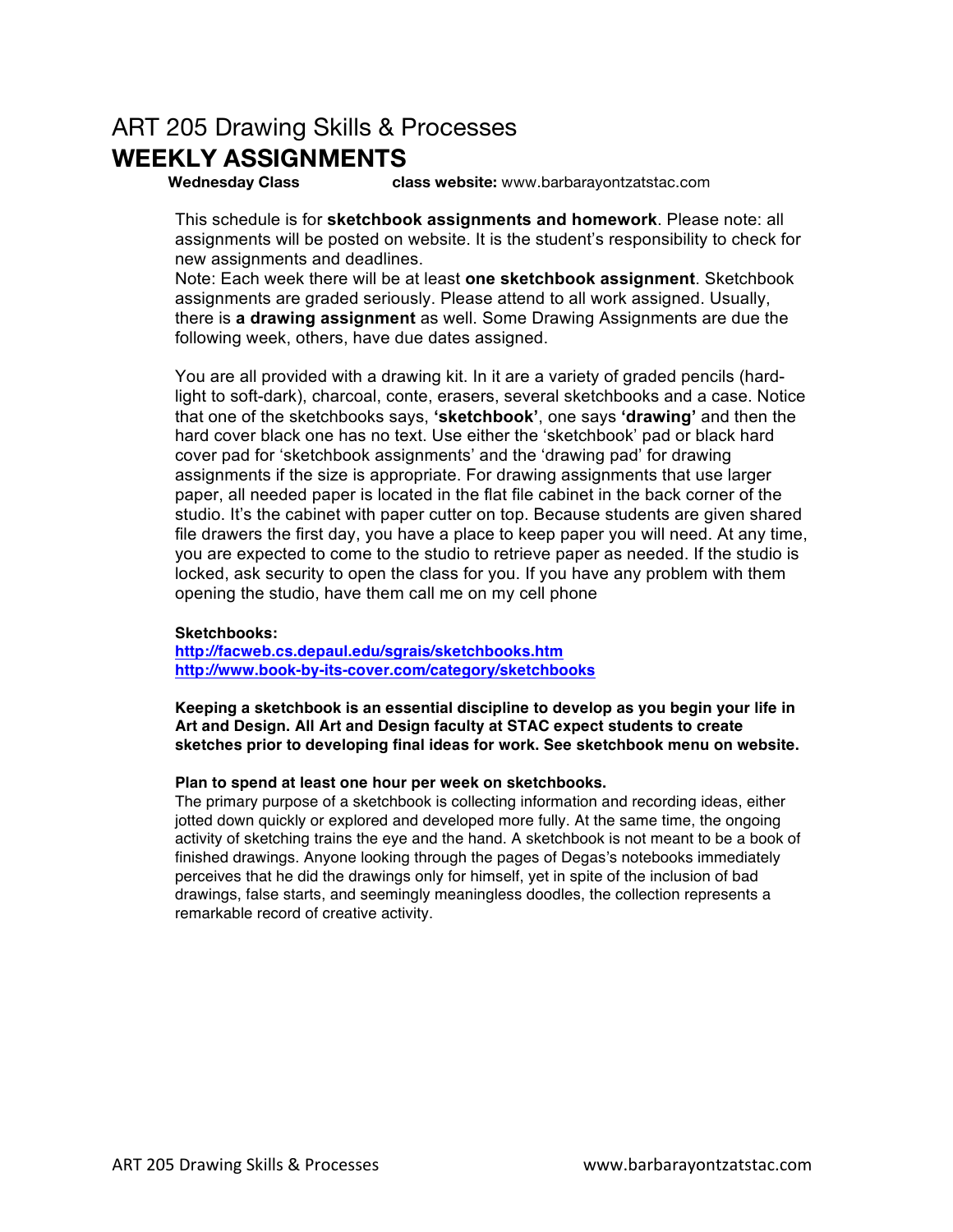## ART 205 Drawing Skills & Processes **WEEKLY Outside of Class ASSIGNMENTS**

**Course Assignments are subject to change and all assignments are due on specified dates regardless of class missed. Please see website for assignments, examples and updates:**

| <b>FALL 2016</b>                                                                                                                                                                                                        | Outside of Class-most assignments will have an                                                                                                                                                                                                                                                                                                                                                                                                                                                                                                                                                                                                                                                                                                                                        | <b>Due Date</b>                           |
|-------------------------------------------------------------------------------------------------------------------------------------------------------------------------------------------------------------------------|---------------------------------------------------------------------------------------------------------------------------------------------------------------------------------------------------------------------------------------------------------------------------------------------------------------------------------------------------------------------------------------------------------------------------------------------------------------------------------------------------------------------------------------------------------------------------------------------------------------------------------------------------------------------------------------------------------------------------------------------------------------------------------------|-------------------------------------------|
| <b>ASSIGNMENTS</b>                                                                                                                                                                                                      | assignment sheet.                                                                                                                                                                                                                                                                                                                                                                                                                                                                                                                                                                                                                                                                                                                                                                     |                                           |
| <b>LINE</b><br>Week 1<br>Sept 7<br>Look at the<br>examples and links<br>on website so yours<br>is not Lame.<br>Fill the page or use<br>white space<br>carefully. Use ball<br>point pen or sharpie<br>marker. No pencil. | Sketchbook Assignment: 1.) practice with different<br>types of line, clean, messy, scribbly, fat, thin, etc. Then<br>experiment with different pencils in your kit. Expect to<br>engage in a rigorous exploration of various lines using<br>different mark making implements in your kit. Look at<br>examples to provide an understanding of my expectations.<br>2.) watch the Milton Glaser video, take notes and answer<br>questions in sketchbook. http://vimeo.com/6986303<br><b>Drawing Assignment: DOODLE--based on examples</b><br>provided do a finished drawing that uses tracing, doodling,<br>drawing and various lines to fill the page consciously.<br>Think about various line qualities. Plan to spend about 1<br>1/2 hour to 2 hours on drawing. See assignment sheet | <b>Next Class</b>                         |
|                                                                                                                                                                                                                         | and website for examples.                                                                                                                                                                                                                                                                                                                                                                                                                                                                                                                                                                                                                                                                                                                                                             |                                           |
| <b>LEARN TO SEE</b><br><b>LINE</b><br>Week 2<br>Sept 14<br><b>Mark-Line</b>                                                                                                                                             | Sketchbook assignment: Go to the library and find a<br>book that shows and discuss the drawing of an artist<br>you are interested in. Bring the book to class with a written<br>one-page typed paper describing the drawing of<br>choice. Attach a copy of the drawing you chose to<br>discuss to your paper. Once graded paste into<br>sketchbook.                                                                                                                                                                                                                                                                                                                                                                                                                                   | Critique 'doodle<br>drawings.'            |
| White paper 11x14<br>Look at the<br>examples and links<br>on website.<br>We are drawing what                                                                                                                            | When you describe a drawing tell the subject<br>matter, how it's composed, what media was used, what<br>kind of line (fat, thin, scribbly, neat, etc). did the artist use<br>different tones to create the illusion of depth. Does it look<br>real? Is it abstract? Why did you choose this drawing?<br>Use the terms I have given you.                                                                                                                                                                                                                                                                                                                                                                                                                                               | Contour drawing<br>due next class.        |
| we see. This is<br>Perceptual<br>Drawing.                                                                                                                                                                               | Homework assignment: CONTOUR--do a finished<br>contour drawing. Look at the examples and instructions<br>provided. Use at least three objects in your drawing and<br>make sure you are following the instructions provided.<br>11x14 min. Make it complex. See assignment sheet and<br>website for examples.                                                                                                                                                                                                                                                                                                                                                                                                                                                                          |                                           |
| Week 3<br>Sept 21<br><b>Space-Contour</b><br>White Paper 14x17                                                                                                                                                          | Sketchbook assignment: create at least 10 formats in<br>your sketchbook for thumbnail ideation. Do some research<br>on the use of negative space and make notes. In the 10<br>formats experiment with arranging complex objects within<br>the space paying special attention to negative space and<br>how that effects the composition. Do not feel you have to<br>fill in negative space.                                                                                                                                                                                                                                                                                                                                                                                            | <b>Critique Contour</b><br>line drawings. |
|                                                                                                                                                                                                                         | Homework assignment: in this homework assignment<br>find am object with a complex shape you can draw with<br>contour line. Then make another drawing on top of that                                                                                                                                                                                                                                                                                                                                                                                                                                                                                                                                                                                                                   | Composition                               |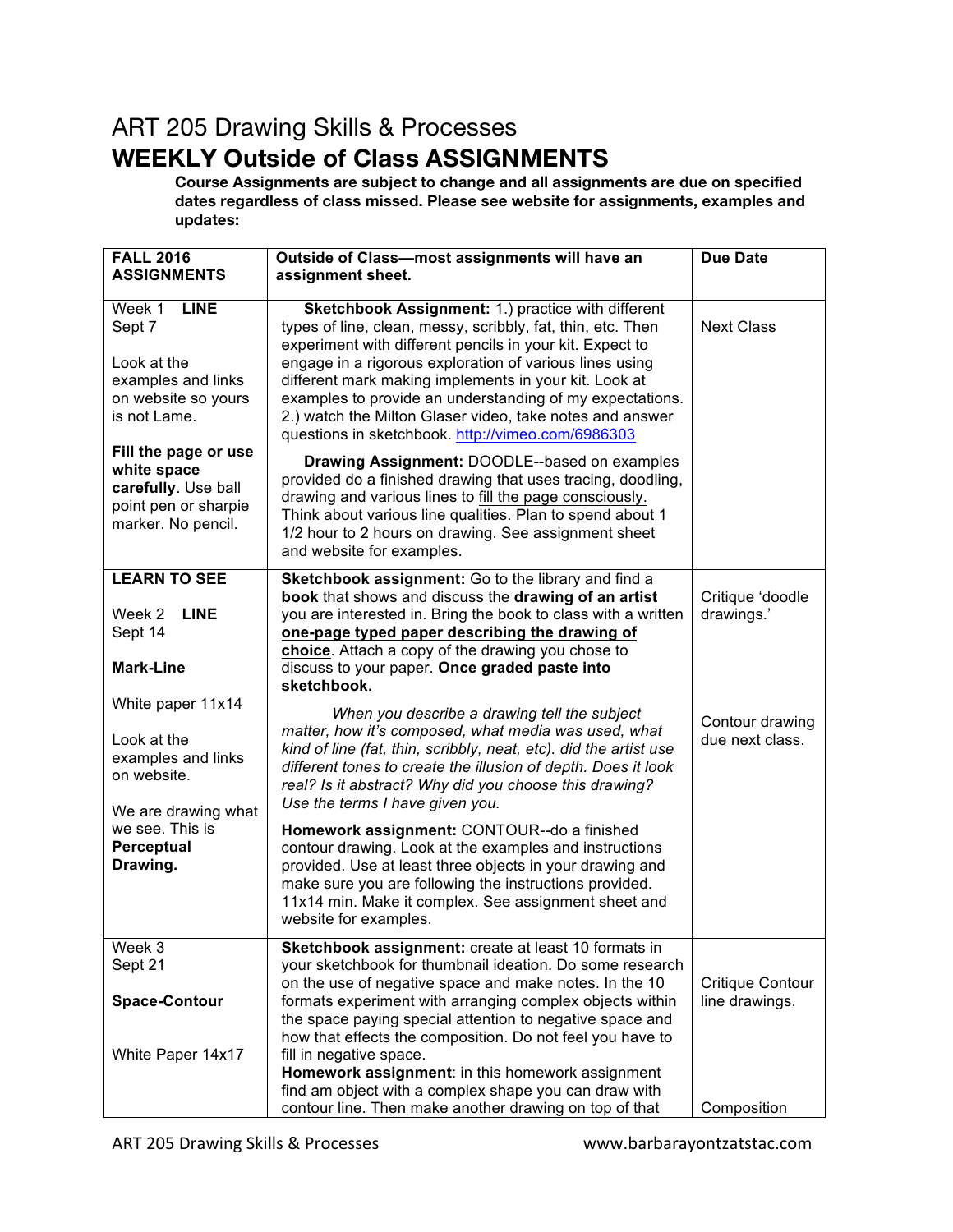| Look at the<br>examples and links<br>on website.                                                                            | one. Again, use contour line. Make decisions as to what<br>will be the negative and what will be the positive spaces.<br>Consider the composition and use pencil to work the<br>negative space.<br>Take care with line, space and composition.<br>In the next 1/2 hour to one hour, add some value to<br>accentuate the positive/negative space relationship.                                                                                                                                                                                                                                                                                                                                                                                                                                                                                                                                                                                                                                                                                                                                                                                                                                                                                           | exercise due<br>next class                                                                                                              |
|-----------------------------------------------------------------------------------------------------------------------------|---------------------------------------------------------------------------------------------------------------------------------------------------------------------------------------------------------------------------------------------------------------------------------------------------------------------------------------------------------------------------------------------------------------------------------------------------------------------------------------------------------------------------------------------------------------------------------------------------------------------------------------------------------------------------------------------------------------------------------------------------------------------------------------------------------------------------------------------------------------------------------------------------------------------------------------------------------------------------------------------------------------------------------------------------------------------------------------------------------------------------------------------------------------------------------------------------------------------------------------------------------|-----------------------------------------------------------------------------------------------------------------------------------------|
| Week 4<br>Sept 28<br><b>Gesture &amp; Mass</b><br><b>Texture</b><br>Look at the<br>examples and links<br>on website.        | Sketchbook assignment: 1.) In the sketchbook, work out<br>ideas for finished drawing. 2,) Using the hand-out<br>provided, choose an artist to research, making sketches<br>and notes for style, subject, and how artist used value.<br>Homework assignment: See assignment sheet for<br>instructions.                                                                                                                                                                                                                                                                                                                                                                                                                                                                                                                                                                                                                                                                                                                                                                                                                                                                                                                                                   | Drawing due<br>next class.                                                                                                              |
| Week 5<br>Oct 5<br>Space-<br><b>Perspective-Space</b><br>See samples on<br>Website.<br>Drawing should be at<br>least 11x17. | Sketchbook assignment: do 10 different sketches of<br>different objects and compositions in preparation for the<br>finished perspective drawing. Read the instructions for the<br>final drawing so your sketches actually relate to your<br>finished work.<br>Homework assignment:<br>1. use line to do a 2-point perspective drawing of a still<br>life you have arranged or an interesting corner of a room<br>or cabinet. Do not use a ruler. Make sure there are<br>interesting elements in the space that allow practicing with<br>2-point perspective. The corner of a desk, books, boxes<br>or other things are a good start. Then think of the<br>composition. You won't want everything to line up on the<br>same baseline but rather be situated in space. Think of<br>different heights, sizes, shapes, things that will make the<br>drawing more interesting. Don't draw anything that is<br>square from the front such as a TV or audio system. This<br>is not 2-point perspective.<br>This perspective drawing should take you about 1 1/2 to 2<br>hours.<br>Add restrained, careful and limited value to emphasize<br>illusion of perspective or enhance special relations.<br>artyfactory.com/perspective drawing/perspective index.htm | Critique<br>assignment<br><b>Sketchbooks</b><br>due.<br>Have<br>sketchbook<br>assignment<br>sheet filled out<br>to hand in<br>together. |
| Week 6<br>Oct 12<br><b>Value</b><br>samples on website<br>White or Cream<br>paper.<br>10x12                                 | Sketchbook assignment: Practice with value in<br>sketchbook. Draw carefully at least 10 different objects.<br>Create a light source and carefully practice with value.<br><b>Homework assignment:</b><br>Do a finished looking drawing of a still-life set-up. Add<br>careful pencil value to create the illusion of 3 dimensional<br>reality.<br>Mid-Term-any project turned in on time can be                                                                                                                                                                                                                                                                                                                                                                                                                                                                                                                                                                                                                                                                                                                                                                                                                                                         | Critique<br>perspective.                                                                                                                |
|                                                                                                                             | revised for a better grade. But all revisions are due by                                                                                                                                                                                                                                                                                                                                                                                                                                                                                                                                                                                                                                                                                                                                                                                                                                                                                                                                                                                                                                                                                                                                                                                                |                                                                                                                                         |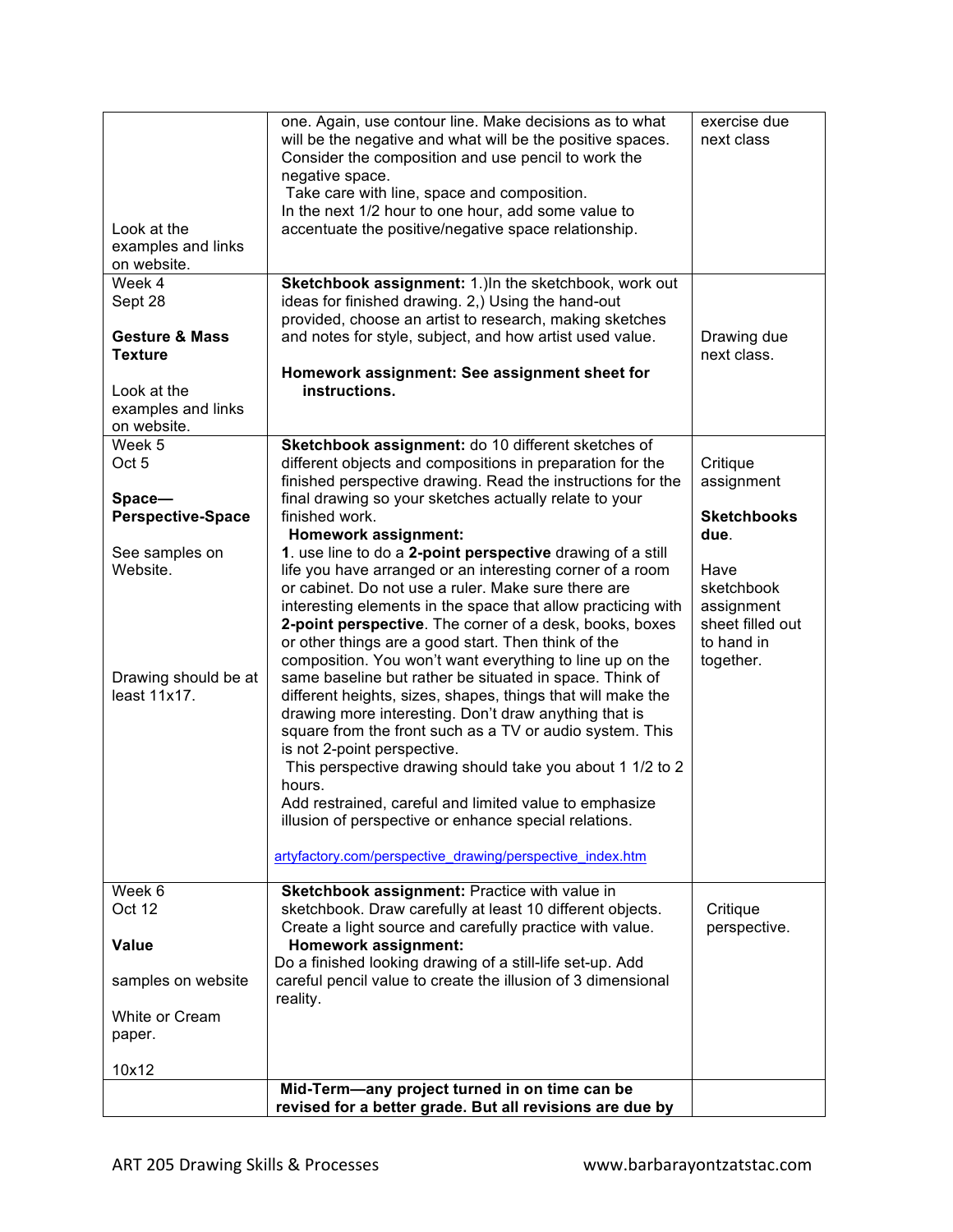| be graded after the 26 <sup>n</sup> .                                                                                      | October 26. No assignments due prior to mid-term will |                       |
|----------------------------------------------------------------------------------------------------------------------------|-------------------------------------------------------|-----------------------|
| Week 7<br>Sketchbook assignment:                                                                                           |                                                       |                       |
| Oct 19<br>Using the Artists provided discuss how each uses                                                                 |                                                       |                       |
| 'contour', 'Value' and 'perspective'. Be specific as you                                                                   |                                                       | <b>Critique Value</b> |
| Value<br>write how the technique affects the meanings. Make                                                                |                                                       |                       |
| sketches of the artists' work. This research stage is                                                                      |                                                       |                       |
| essential for helping you with idea development for<br>samples on website                                                  |                                                       |                       |
| Project I:                                                                                                                 |                                                       |                       |
| A Trace to a Map.                                                                                                          |                                                       |                       |
| Homework assignment: Begin homework Project I: A                                                                           |                                                       |                       |
| Trace to A Map---using both contour line (including cross                                                                  |                                                       |                       |
| contour, restated line, and considering line quality) and                                                                  |                                                       | This is a two         |
| perspective, make a drawing from elements you are                                                                          |                                                       | week project          |
| interested in. This does not and should not be a still -life                                                               |                                                       | but you must          |
| set up but rather a drawing you have composed from                                                                         |                                                       | bring the             |
| various objects. The objects should be real, not pictures or                                                               |                                                       | drawing to            |
| internet images. This drawing should have aspects of a                                                                     |                                                       | class next            |
| 'contour' as you have defined it and 'perspective' as you                                                                  |                                                       | week for              |
| have defined it. This drawing should depend on line,                                                                       |                                                       | critique.             |
| shape, overlapping, composition, etc. for interest first.                                                                  |                                                       |                       |
| Next week you will add value but not now.                                                                                  |                                                       |                       |
|                                                                                                                            |                                                       |                       |
|                                                                                                                            |                                                       |                       |
| Week 8<br>Sketchbook assignment: Using the next group of artists                                                           |                                                       |                       |
| Oct 26<br>provided discuss ways the artist used value either to                                                            |                                                       |                       |
| develop the illusion of form or to flatten the space. You are                                                              |                                                       |                       |
| <b>Scale-Concept</b><br>creating a reference for yourself and a way to examine how                                         |                                                       |                       |
| these skills can be used in contemporary ways.                                                                             |                                                       |                       |
| Homework assignment: finish Trace to A Map by adding                                                                       |                                                       |                       |
| value to enhance the drawing. Think about how value                                                                        |                                                       |                       |
| affects space. It can create a believable 3-D illusion in that<br>value is used to create illusion of form, or you can use |                                                       |                       |
| value to create patter. See examples for Cubism.                                                                           |                                                       |                       |
| Week 9<br>Sketchbook assignment: do research to decide how you                                                             |                                                       |                       |
| November 2<br>will solve this conceptual problem. It's a Small World can                                                   |                                                       | <b>Critique Trace</b> |
| relate to actual objects that are small like seeds, stones,                                                                |                                                       | to Map                |
| insects or it can be exactly the opposite. You might look at                                                               |                                                       |                       |
| this from a social standpoint referring to how and who we<br><b>Scale-Concept</b>                                          |                                                       |                       |
| communicate with, the limited social space of our day to<br>Website samples                                                |                                                       |                       |
| and article<br>day. Maybe you want to address the smallness of thinking,                                                   |                                                       | Turn in Drawing       |
| feeling, seeing, interactingreally think about what this                                                                   |                                                       | and Critique          |
| means. Please don't show a group of children singing in<br>16x20 or a series of                                            |                                                       | Sheet.                |
| smaller pieces<br>different costumes.                                                                                      |                                                       |                       |
| Make notes in your sketchbook of ideas, images that<br>created as a                                                        |                                                       |                       |
| relate, where you will find reference, etc. Work out design<br>series.                                                     |                                                       |                       |
| ideas and bring to class any and all references needed,                                                                    |                                                       |                       |
| beginning drawing and be prepared to discuss.<br>Something small                                                           |                                                       |                       |
| can be big.                                                                                                                |                                                       |                       |
| Homework assignment: Begin drawing with a light<br>Something big can                                                       |                                                       |                       |
| gesture of objects until composition, scale and<br>be small.                                                               |                                                       |                       |
| arrangement is worked out. Make sure you have good<br>reference to draw from. Internet pictures are never good.            |                                                       |                       |
| Week 10<br>Work on "It's a Small World"                                                                                    |                                                       | Mid-Project           |
| Nov 9<br>Sketchbook assignment: make notes of things                                                                       |                                                       | Critique "It's a      |
| discussed in critique and how you might make use of these                                                                  |                                                       | Small World"          |